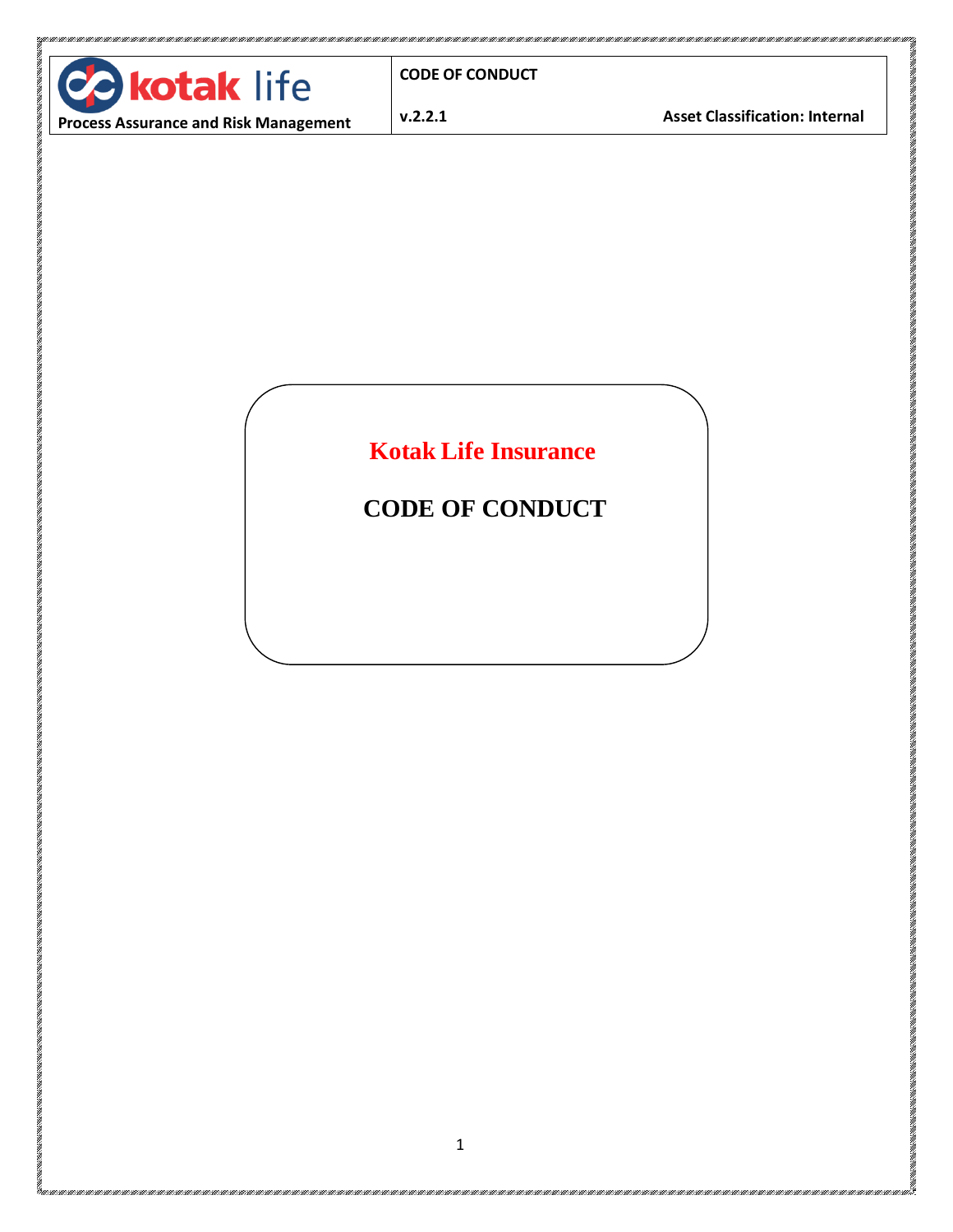

**CONTRACTOR** 

## **Document Management**

| Document Reference No.     |                 | PARM/21-22/18            |                    |                   |  |
|----------------------------|-----------------|--------------------------|--------------------|-------------------|--|
| <b>Document Issue Date</b> |                 | $21st$ July 2021         |                    |                   |  |
| <b>Process Owner</b>       |                 | Compliance & Secretarial |                    |                   |  |
| <b>Particulars</b>         | <b>Name</b>     | <b>Section</b>           | Designation &      | <b>Date</b>       |  |
|                            |                 |                          | <b>Department</b>  |                   |  |
|                            |                 |                          | $CM$ – Secretarial | $19th$ April2021  |  |
| Prepared by                | Rahul Deshpande | <b>Whole Document</b>    |                    |                   |  |
| Approved by                | Dipika Somaiya  | <b>Whole Document</b>    | $VP$ – Compliance  | $20th$ April 2021 |  |
| Approved by                | <b>RMC</b>      | <b>Whole Document</b>    |                    | $22nd$ April 2021 |  |
| Approved by                | Board           | <b>Whole Document</b>    |                    | $19th$ July 2021  |  |

#### **Change Management**

| <b>Date</b> | <b>Version</b> | <b>Author</b> | <b>Section</b>    | <b>Amendment</b>                                                                                                                                                                                                                                    |
|-------------|----------------|---------------|-------------------|-----------------------------------------------------------------------------------------------------------------------------------------------------------------------------------------------------------------------------------------------------|
| 18/04/2016  | v.1.1.1        | Neha Mathur   | Whole<br>Document | This policy<br>has<br>been<br>approved in the 36 <sup>th</sup><br>Board Meeting<br>dated<br>11/08/2006. Post which,<br>it has been reviewed in<br>the<br>Board<br>Meetings<br>dated<br>25/08/2010, 30/01/2012,<br>02/08/2012<br>$\&$<br>26/04/2016. |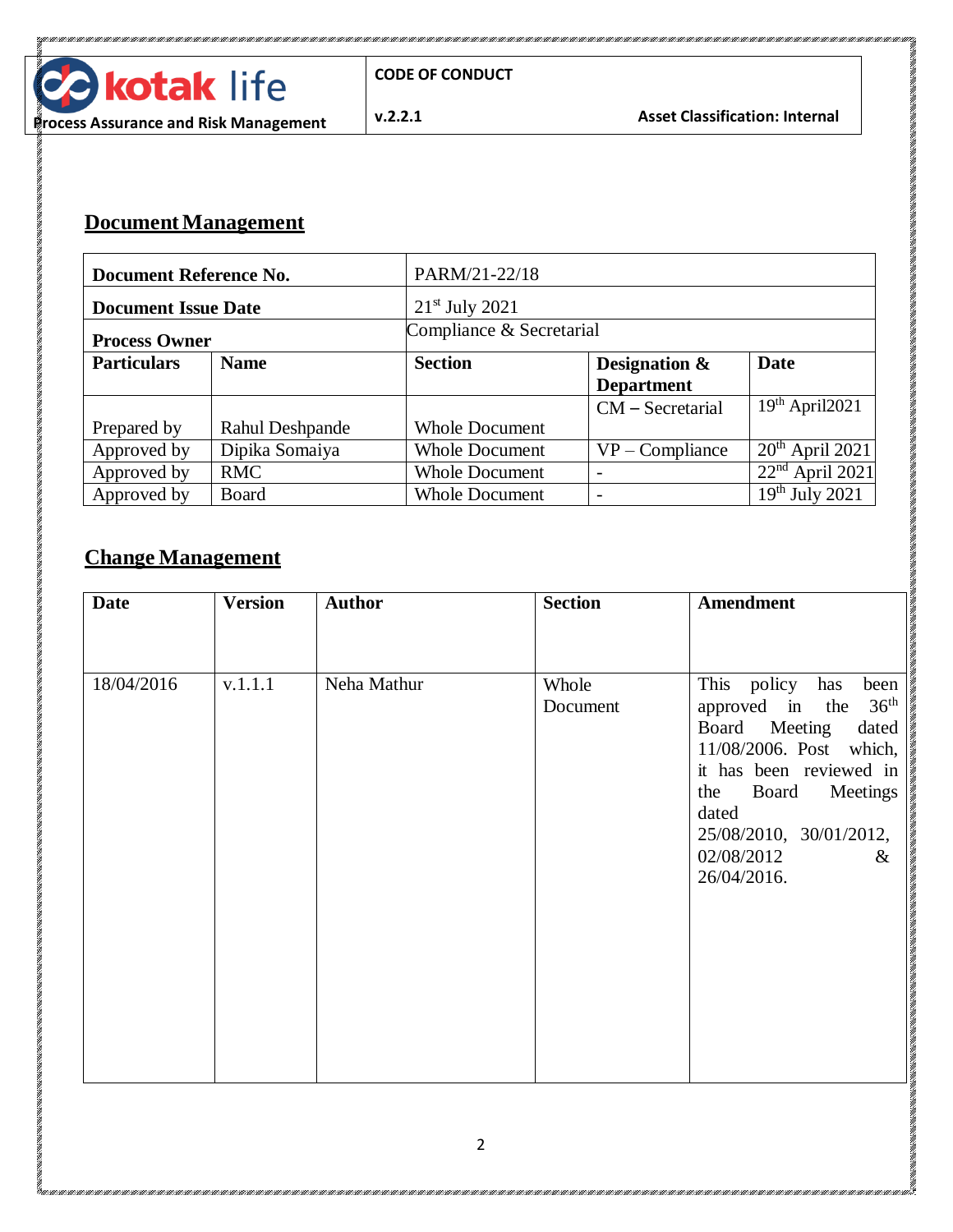| ł. | <b>Pa kotak life</b> |
|----|----------------------|
|    | .                    |

TANAN KERAMAN KERAMAN KERAMAN KERAMAN KERAMAN KERAMAN KERAMAN KERAMAN KERAMAN KERAMAN KERAMAN KERAMAN KERAMAN KERAMAN KERAMAN KERAMAN KERAMAN KERAMAN KERAMAN KERAMAN KERAMAN KERAMAN KERAMAN KERAMAN KERAMAN KERAMAN KERAMAN

#### **v.2.2.1 Asset Classification: Internal**

**CONTRACTOR** 

**Process Assurance and Risk Management**

| 21/07/2021 | v.2.2.1 | Rahul Deshpande | Scope      | Scope amended in line<br>with<br>the<br>Regulatory<br>the C.G.<br>reference to<br>Guidelines.                                                                                     |
|------------|---------|-----------------|------------|-----------------------------------------------------------------------------------------------------------------------------------------------------------------------------------|
|            |         |                 | Governance | Added<br>section<br>new<br>defining the frequency of<br>review and Committee<br>though which the changes<br>shall get approved before<br>sending it to the Board for<br>approval. |
|            |         |                 | Annexure   | Updated company name<br>and registered address.<br>The above changes have<br>been approved in Board<br>meeting dated 19 <sup>th</sup> July<br>2021                                |

E KANAN KANAN KANAN KANAN KANAN KANAN KANAN KANAN KANAN KANAN KANAN KANAN KANAN KANAN KANAN KANAN KANAN KANAN KANAN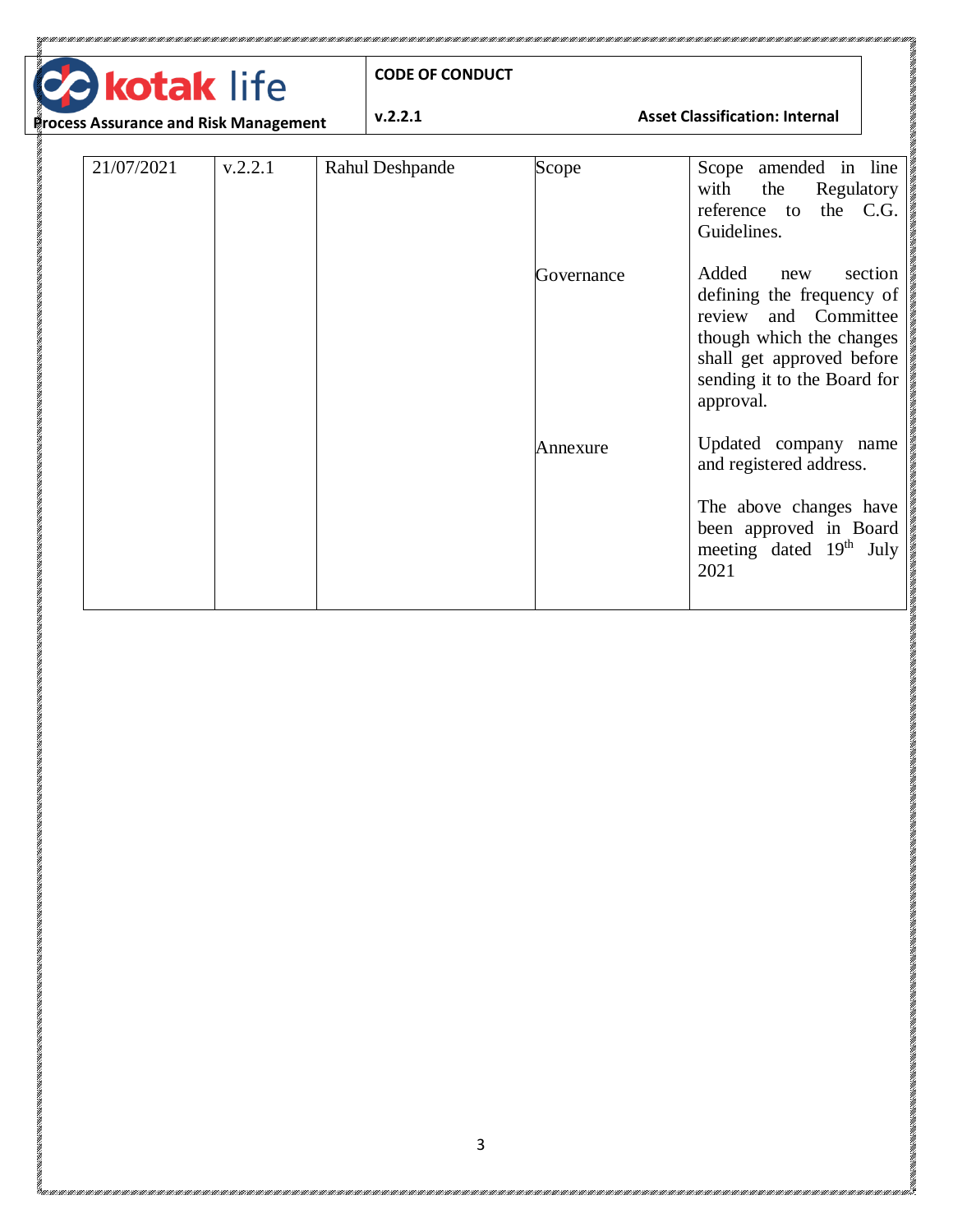

 $v.2.2.1$ 

**Asset Classification: Internal** 

#### **Process Assurance and Risk Management**

#### Table of content

| $Scope  \dots 5 $ |  |
|-------------------|--|
|                   |  |
|                   |  |
|                   |  |
|                   |  |
|                   |  |
|                   |  |
|                   |  |
|                   |  |
|                   |  |
|                   |  |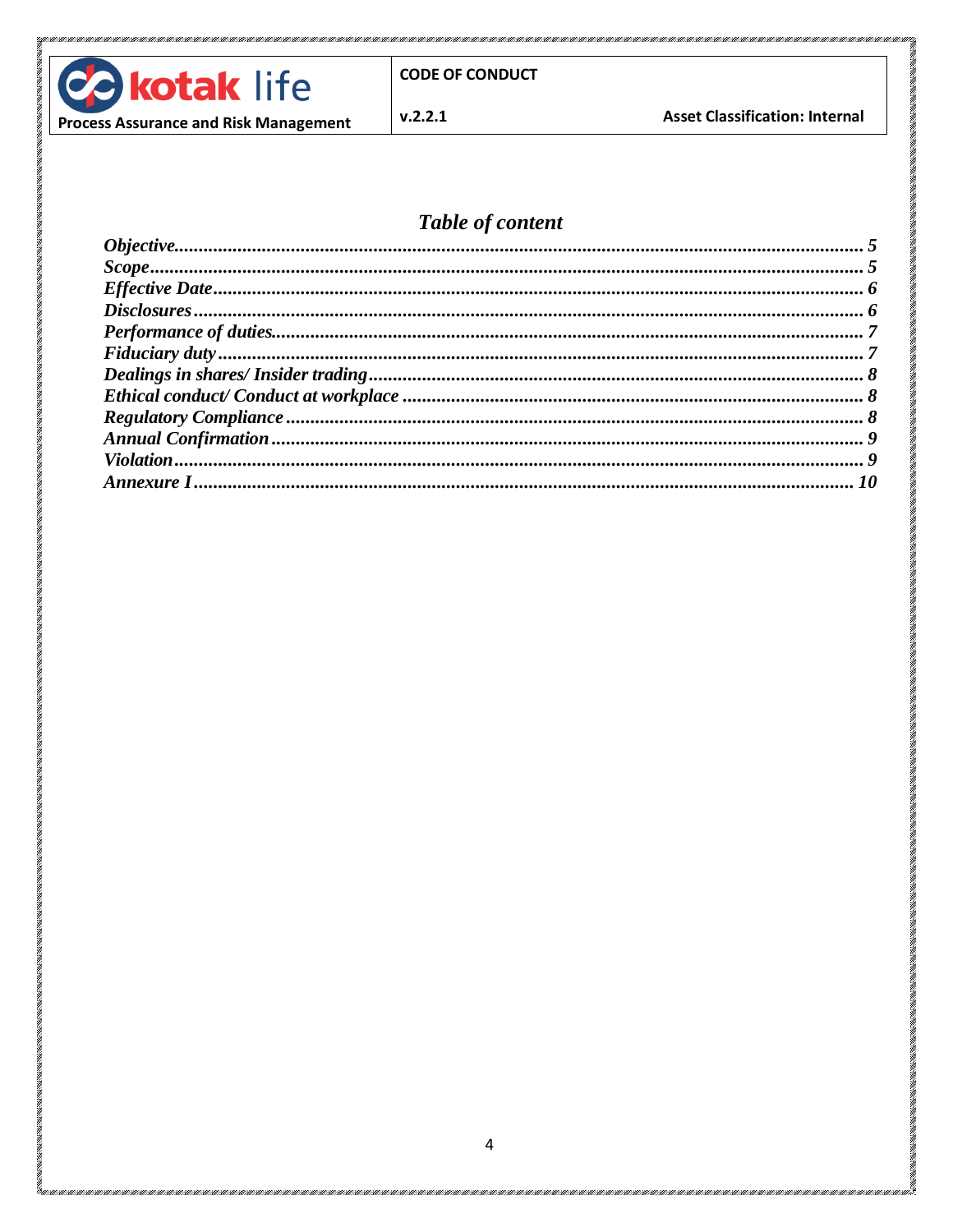

# <span id="page-4-0"></span>**Objective**

The purpose of this Code is to enhance ethical and transparent process in managing the affairs of the Company, and thus to sustain the trust and confidence reposed in the Officers by the shareholders of the Company. Officers are expected to understand, adhere to, comply with and uphold the provisions of this Code and the standards laid down hereunder in their day-to-day functioning.

The principles prescribed in this Code are general in nature and lay down broad standards of compliance and ethics. The Officers should also review other applicable policies and procedures of the Company for specific instructions and guidelines, which are to be read in conjunction with this Code.

This Code has now been framed specifically in compliance with the provisions of Corporate Governance issued by Insurance Regulatory and Development Authority.

# <span id="page-4-1"></span>**Scope**

This Code is applicable to the Board of Directors (Board Members) and the Senior Management Personnel (Officers) of the Company. "Officers" shall mean personnel of the Company who are members of its core management team excluding the Board of Directors and would comprise of all members of management one level below the Executive Directors, including head of departments directly reporting to Executive Directors.

This Policy has been prepared in compliance with the Para 5.2 read with Annexure-1 of the Guidelines for Corporate Governance for Insurer in India, 2016 released by IRDAI on May 18, 2016 vide reference number IRDAI/F&A/GDL/CG/100/05/2016 defining the Role and Responsibilities of the Board and is in accordance with Companies Act, 2013.

Para 5.2 read with Annexure-1 of the Guidelines for Corporate Governance for Insurer in India, 2016 reads as under:

*1] The Board should ensure that the Governance principles set for the insurer comply with all relevant laws, regulations and other applicable codes of conduct.*

*3a] The Board should define the standards of business conduct and ethical behaviour for directors and senior management.*

#### **Governance**

This Code of Conduct shall be reviewed as and when changes are to be initiated in the policy or once in three years.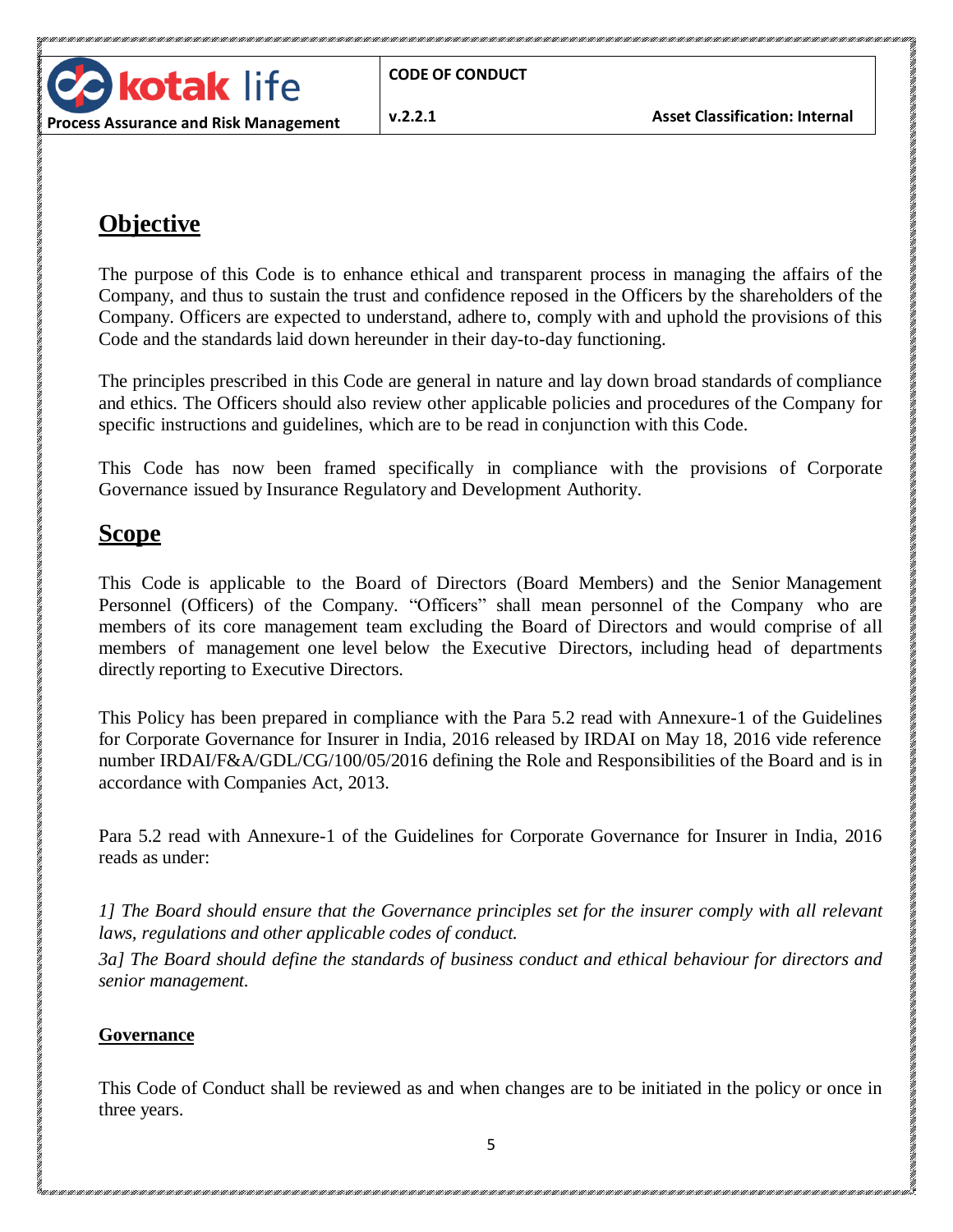**Contract of the Second Second Second Second Second Second Second Second Second Second Second Second Second Second** 

<u> 1911 - 1911 - 1911 - 1911 - 1911 - 1911 - 1911 - 1911 - 1911 - 1911 - 1911 - 1911 - 1911 - 1911 - 1911 - 1911 - 1911 - 1911 - 1911 - 1911 - 1911 - 1911 - 1911 - 1911 - 1911 - 1911 - 191</u>

Changes made to the Code of Conduct are to be duly reviewed by the Risk Management Committee (RMC) and subsequently approved by the Board. Any waivers from the provisions of the Code of Conduct shall be approved by the Board.

In case of exigencies, exceptions/regulatory changes to the Code of Conduct shall be approved by the Managing Director/ Compliance Officer/ Grievance Officer and shall be placed before RMC and Board Meeting for its ratification.

# <span id="page-5-0"></span>**Effective Date**

**kotak life** 

This Code has been approved by the Board of Directors of the Company at their meeting held on 27 April 2010 and shall come into retrospective effect from 1 April 2010.

### <span id="page-5-1"></span>**Disclosures**

The director(s) shall disclose to the Board the nature of his/her interest, direct or indirect, if he/she has any interest in or is concerned with a contract or arrangement or any proposed contract or arrangement entered into or to be entered into between the Company and any other person, immediately upon becoming aware of the same or at meeting of the Board at which the question of entering into such contract or arrangement is taken into consideration or if the director was not at the date of that meeting concerned or interested in such proposed contract or arrangement, then at the first meeting of the Board held after he/she becomes so concerned or interested and in case of any other contract or arrangement, the required disclosure shall be made at the first meeting of the Board held after the director(s) becomes concerned or interested in the contract or arrangement.

The director(s) shall disclose by general notice to the Board his/her other directorships, his/her memberships of bodies corporate, his/her interest in other entities and his/her interest as a partner or proprietor of firms and shall keep the Board apprised of all changes therein.

The director(s) shall provide to the Company a list of his/her relatives as defined in the Companies Act, 2013 and to the extent the director is aware directorships and interests of such relatives in other bodies corporate, firms and other entities.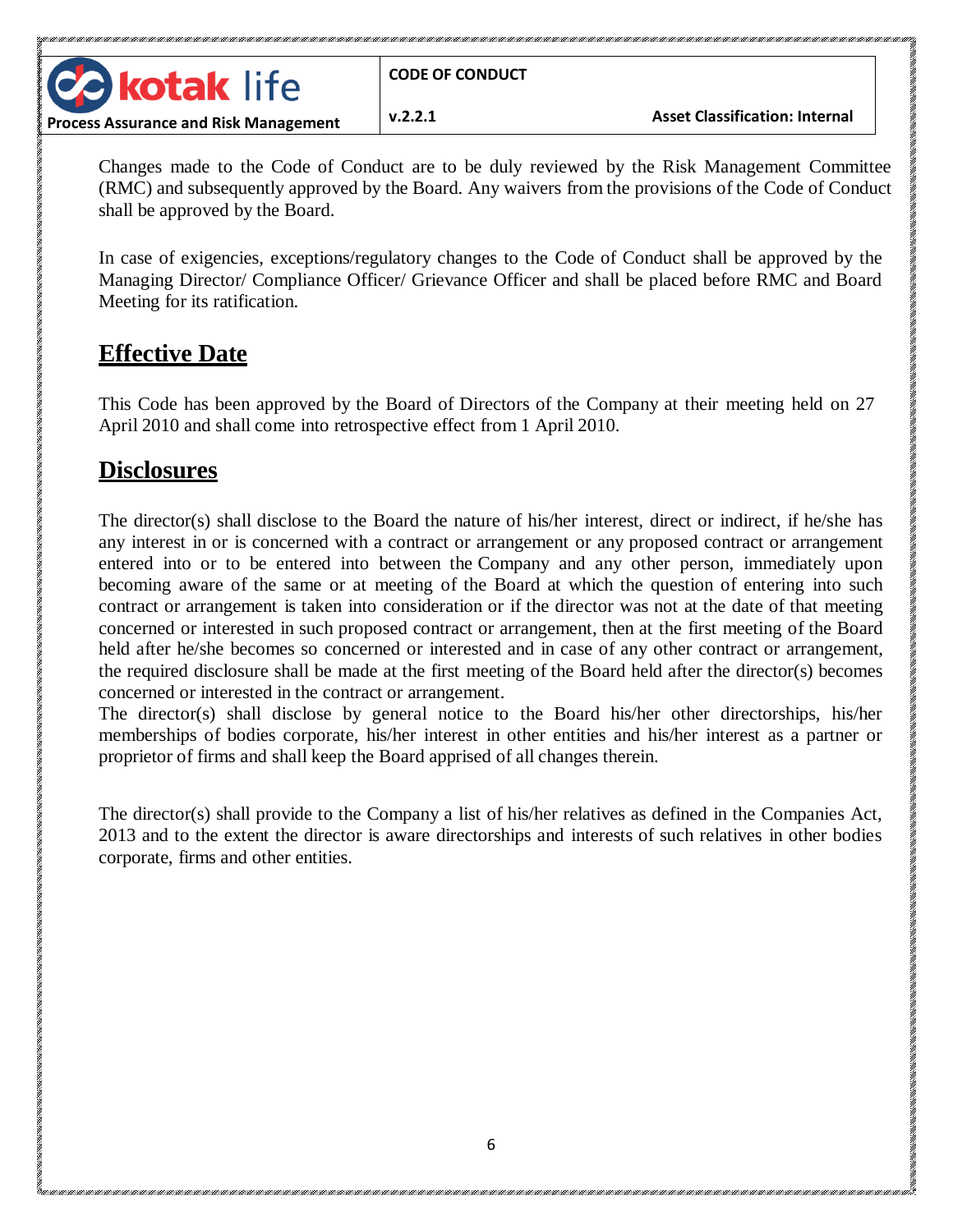**v.2.2.1 Asset Classification: Internal**

**DESCRIPTION OF PROPERTY AND ACTIVITY OF PROPERTY AND ACTIVITY OF PROPERTY AND ACTIVITY OF PROPERTY** 

#### **Process Assurance and Risk Management**

**kotak** life

## <span id="page-6-0"></span>**Performance of duties**

The director(s) shall in carrying on his/her duties as director of the Company:

- use such degree of skill as may be reasonable to expect from a person with his/her knowledge or experience
- in the performance of his/her duties take such care as he/she might be reasonably expected to take on his/her own behalf and exercise any power vested in him/her in good faith and in the interests of the Company
- shall keep himself/herself informed about the business, activities and financial status of the Company to the extent disclosed to him/her
- attend meetings of the Board and Committees thereof (collectively for the sake of brevity hereinafter referred to as "Board") with fair regularity and conscientiously fulfill his/her obligations as director of the Company
- shall not seek to influence any decision of the Board for any consideration other than in the interests of the Company
- shall bring independent judgment to bear on all matters affecting the Company brought before the Board including but not limited to statutory compliances, performance reviews, compliances with internal control systems and procedures, key executive appointments and standards of conduct
- shall in exercise of his/her judgment in matters brought before the Board or entrusted to him/her by the Board be free from any business or other relationship which could materially interfere with the exercise of his/her independent judgment
- shall express his/her views and opinions at Board meetings without any fear or favour and without any influence on exercise of his/her independent judgment

### <span id="page-6-1"></span>**Fiduciary duty**

The director(s) shall have:

- fiduciary duty to act in good faith and in the interests of the Company and not for any collateral purpose
- duty to act only within the powers as laid down by the Company's Memorandum and Articles of Association and by applicable laws and regulations
- Duty to acquire proper understanding of the business of the Company.

The director(s) shall:

- not evade responsibility in regard to matters entrusted to him/her by the Board
- not interfere in the performance of their duties by the whole-time directors and other officers of the Company and wherever the director has reasons to believe otherwise, he/she shall forthwith disclose his/her concerns to the Board
- not make improper use of information disclosed to him/her as a member of the Board for his/her or someone else's advantage or benefit and shall use the information disclosed to him/her by the

Company in his/her capacity as director of the Company only for the purposes of performance of his/her duties as a director and not for any other purpose.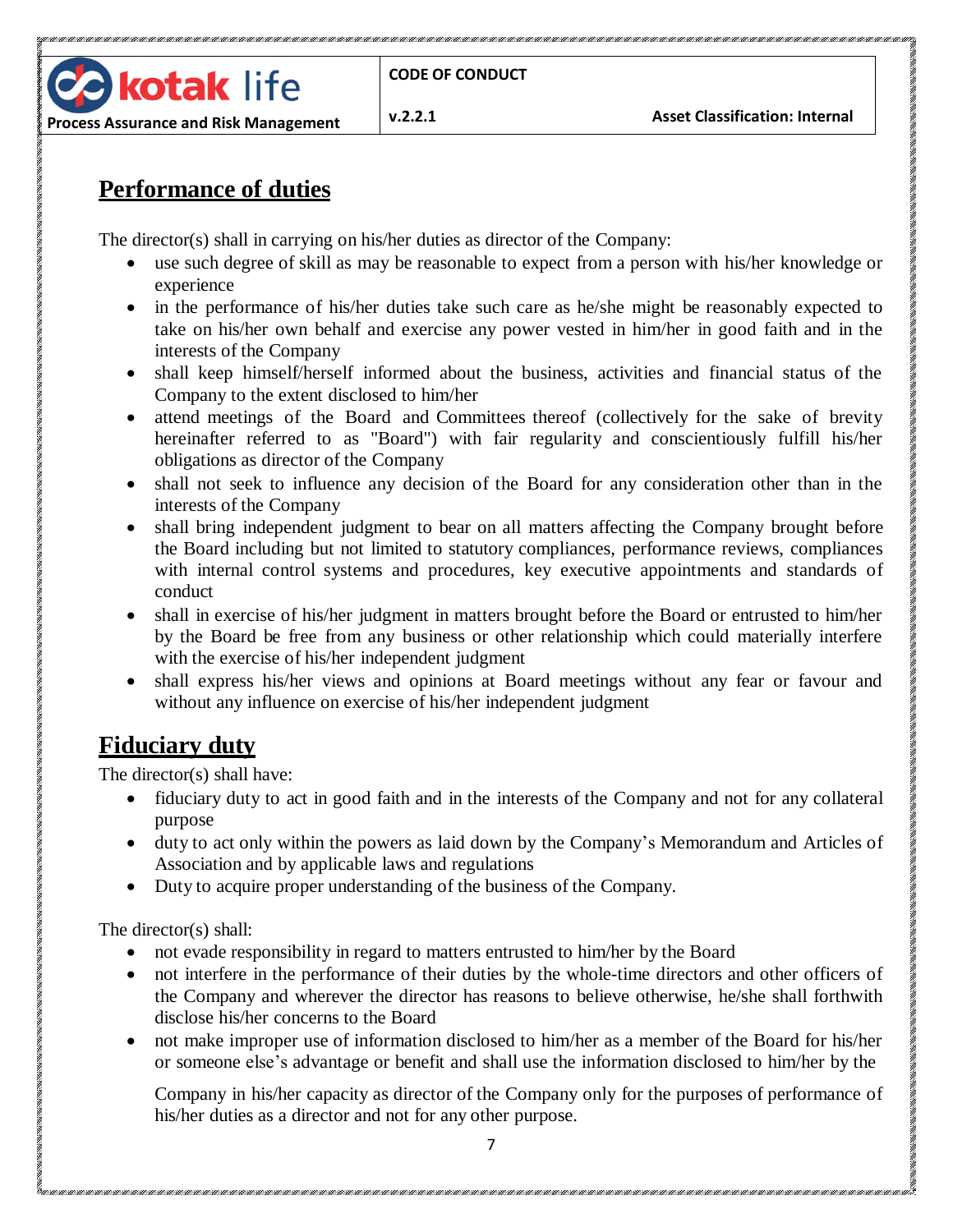**B** kotak life **Process Assurance and Risk Management**

**v.2.2.1 Asset Classification: Internal**

<u> 1921 - 1931 - 1931 - 1931 - 1931 - 1931 - 1931 - 1931 - 1931 - 1931 - 1931 - 1931 - 1931 - 1931 - 1931 - 1931 - 1931 - 1931 - 1931 - 1931 - 1931 - 1931 - 1932 - 1933 - 1933 - 1933 - 1934 - 1935 - 1935 - 1936 - 1937 - 193</u>

### <span id="page-7-0"></span>**Dealings in shares/ Insider trading**

The Officers shall not deal in securities either on his own behalf or on behalf of any other person when in possession of any unpublished price sensitive information or communicate, counsel or procure, directly or indirectly any unpublished price sensitive information to any other person except as required in the ordinary course of business or under any law. The Officials should comply with the Company's 'EMPLOYEE SHARE DEALING POLICY', processes made there under and any amendments thereof.

### <span id="page-7-1"></span>**Ethical conduct/ Conduct at workplace**

Every Officer shall act within the authority conferred upon him by the Company and under applicable law, keeping the best interests of the Company in view and shall:

- Act with professionalism, utmost care, skill, diligence, honesty, good faith and integrity as well as high moral and ethical standards.
- Act fairly and transparently and not participate in any decision-making process on a subject matter in which a conflict of interest exists or is likely to exist such that an independent judgment of the Company's best interest cannot be exercised.
- Fulfill their fiduciary obligations without allowing their independence of judgment to be compromised
- Conduct oneself in the letter and spirit of the applicable laws, rules and regulations, comply with the procedures and policies laid down by the Company and encourage other officers and employees to do the same.
- Provide and enhance equal opportunities for men and women, to prevent, stop, and redress sexual harassment at the workplace and to promote good employment practices.
- Demand, demonstrate and promote professional behavior and encourage employees to acquire skills, knowledge and training to expand/enhance their skills and specialized knowledge.
- Not misuse, for personal gain or otherwise, the assets of the Company, and shall employ them for the purpose of conducting the business for which they are duly authorized.
- Not discriminate employees based on colour, race, religion, caste, creed or gender. The Company is committed to providing a work environment that is fair and non-discriminatory.
- Not have any material association with a firm, company or body corporate engaged in a line of business similar to that of the Company, without obtaining the prior consent of the Chairman of the Company.
- Not accept gifts or other benefits other than of nominal value from any individual or concern having official dealings with the Company or from any junior officer so as to avoid any possibility of such gifts or benefits even appearing to compromise business or official relationships. Officers must use their discretion in being satisfied that the gifts are indeed of nominal value.

# <span id="page-7-2"></span>**Regulatory Compliance**

Every Officer shall, in his business conduct, comply with all applicable laws, rules and regulations, both in letter and in spirit.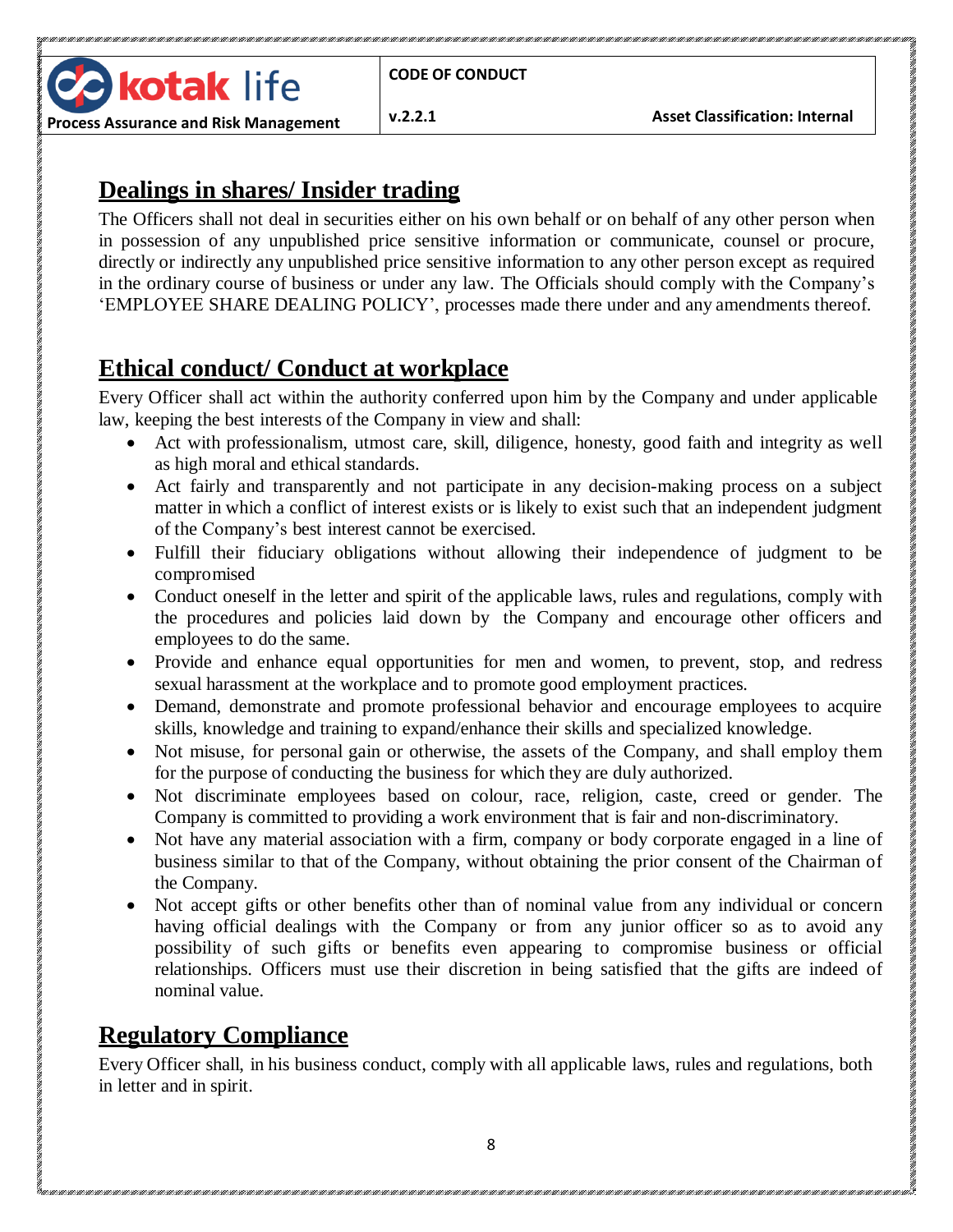

<u> 1911-1911 - 1911-1911 - 1911-1911 - 1911-1911 - 1911-1911 - 1911-1911 - 1911-1911 - 1911-1911 - 1911-1911 - 1911-1911 - 1911-1911 - 1911-1911 - 1911-1911 - 1911-1911 - 1911-1911 - 1911-1911 - 1911-1911 - 1911-1911 - 1911</u>

TENEN TENEN TENETA TENEN TENETA NEGERIA TENETA TENEN TENETA TENETA NEGERIA TENETA TENETA TENETEKO TENETA

### **Process Assurance and Risk Management**

<span id="page-8-0"></span>**Annual Confirmation**

The Board members and Officers shall affirm compliance with the code on an annual basis as per Annexure I.

# <span id="page-8-1"></span>**Violation**

The Board shall have the powers to take necessary action in case of any violation of the code. The Company Secretary of the Company shall be responsible for ensuring the compliance of the provisions of this Code.

<span id="page-8-2"></span>is a compart of the compart of the second state of the second state of the second state of the company of the second state of the second state of the second state of the second state of the second state of the second state